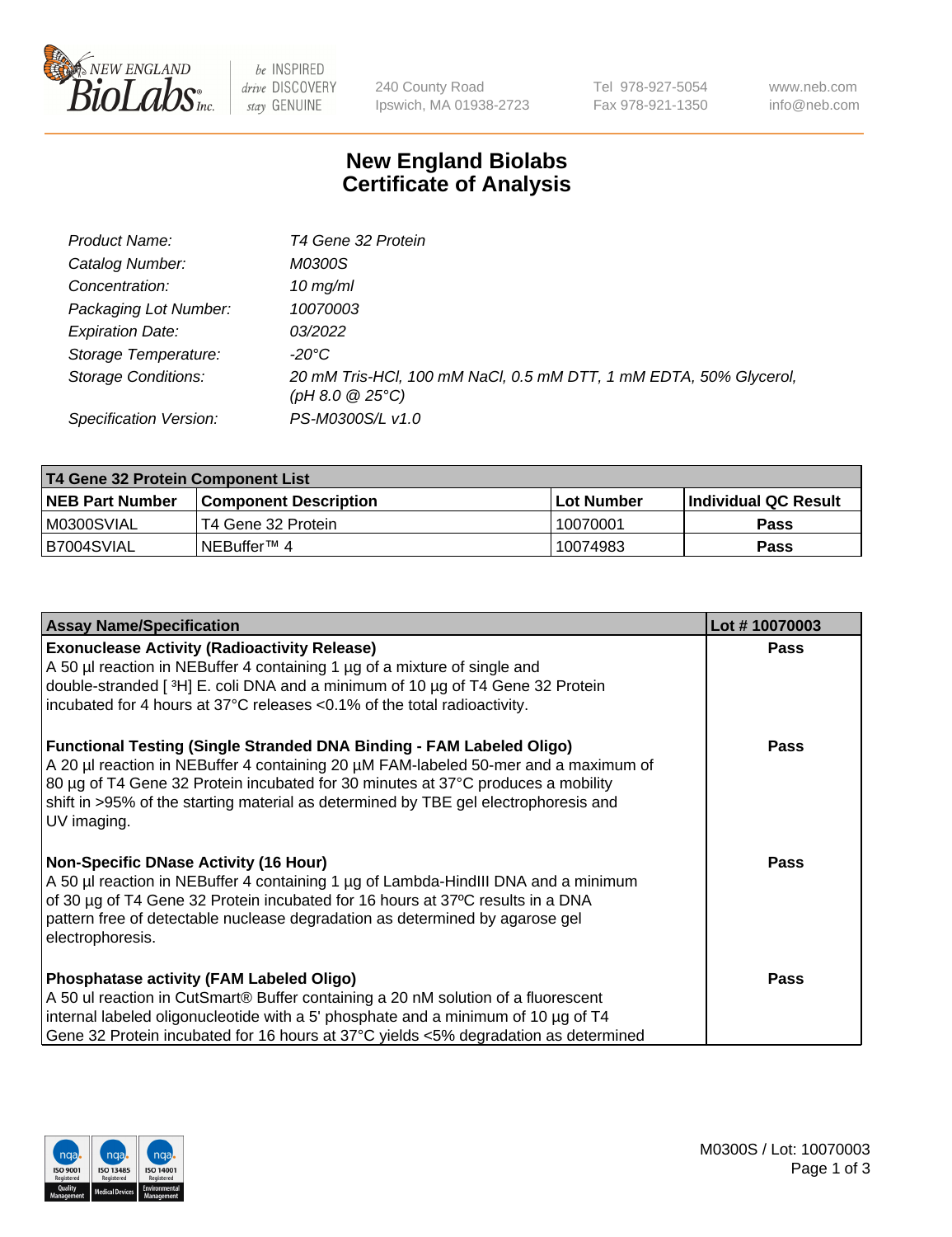

be INSPIRED drive DISCOVERY stay GENUINE

240 County Road Ipswich, MA 01938-2723 Tel 978-927-5054 Fax 978-921-1350 www.neb.com info@neb.com

| <b>Assay Name/Specification</b>                                                                                                                                                                                                                                                                                                                                                                             | Lot #10070003 |
|-------------------------------------------------------------------------------------------------------------------------------------------------------------------------------------------------------------------------------------------------------------------------------------------------------------------------------------------------------------------------------------------------------------|---------------|
| by capillary electrophoresis.                                                                                                                                                                                                                                                                                                                                                                               |               |
| <b>Protein Concentration (A280)</b><br>The concentration of T4 Gene 32 Protein is 10 mg/ml +/- 10% as determined by UV<br>absorption at 280 nm. Protein concentration is determined by the Pace method using<br>the extinction coefficient of 39,670 and molecular weight of 33,506 daltons for T4<br>Gene 32 Protein (Pace, C.N. et al. (1995) Protein Sci., 4, 2411-2423).                                | <b>Pass</b>   |
| <b>Protein Purity Assay (SDS-PAGE)</b><br>T4 Gene 32 Protein is ≥ 99% pure as determined by SDS-PAGE analysis using Coomassie<br>Blue detection.                                                                                                                                                                                                                                                            | <b>Pass</b>   |
| qPCR DNA Contamination (E. coli Genomic)<br>A minimum of 10 µg of T4 Gene 32 Protein is screened for the presence of E. coli<br>genomic DNA using SYBR® Green qPCR with primers specific for the E. coli 16S rRNA<br>locus. Results are quantified using a standard curve generated from purified E. coli<br>genomic DNA. The measured level of E. coli genomic DNA contamination is ≤ 1 E. coli<br>genome. | Pass          |
| <b>RNase Activity Assay (2 Hour Digestion)</b><br>A 10 µl reaction in NEBuffer 4 containing 40 ng of fluorescein labeled RNA<br>transcript and a minimum of 10 µg of T4 Gene 32 Protein incubated for 2 hours at<br>37°C results in no detectable degradation of the RNA as determined by gel<br>electrophoresis using fluorescent detection.                                                               | <b>Pass</b>   |
| <b>RNase Activity (Extended Digestion)</b><br>A 10 µl reaction in NEBuffer 4 containing 40 ng of fluorescein labeled RNA<br>transcript and a minimum of 10 µg of T4 Gene 32 Protein is incubated at 37°C. After<br>incubation for 16 hours, >90% of the substrate RNA remains intact as determined by<br>gel electrophoresis using fluorescent detection.                                                   | <b>Pass</b>   |
| <b>Single Stranded DNase Activity (FAM-Labeled Oligo)</b><br>A 50 µl reaction in CutSmart® Buffer containing a 20 nM solution of a fluorescent<br>internal labeled oligonucleotide and a minimum of 10 µg of T4 Gene 32 Protein<br>incubated for 16 hours at 37°C yields <5% degradation as determined by capillary<br>electrophoresis.                                                                     | Pass          |
| <b>Endonuclease Activity (Nicking)</b><br>A 50 µl reaction in NEBuffer 4 containing 1 µg of supercoiled PhiX174 DNA and a<br>minimum of 10 µg of T4 Gene 32 Protein incubated for 4 hours at 37°C results in <10%<br>conversion to the nicked form as determined by agarose gel electrophoresis.                                                                                                            | Pass          |

This product has been tested and shown to be in compliance with all specifications.